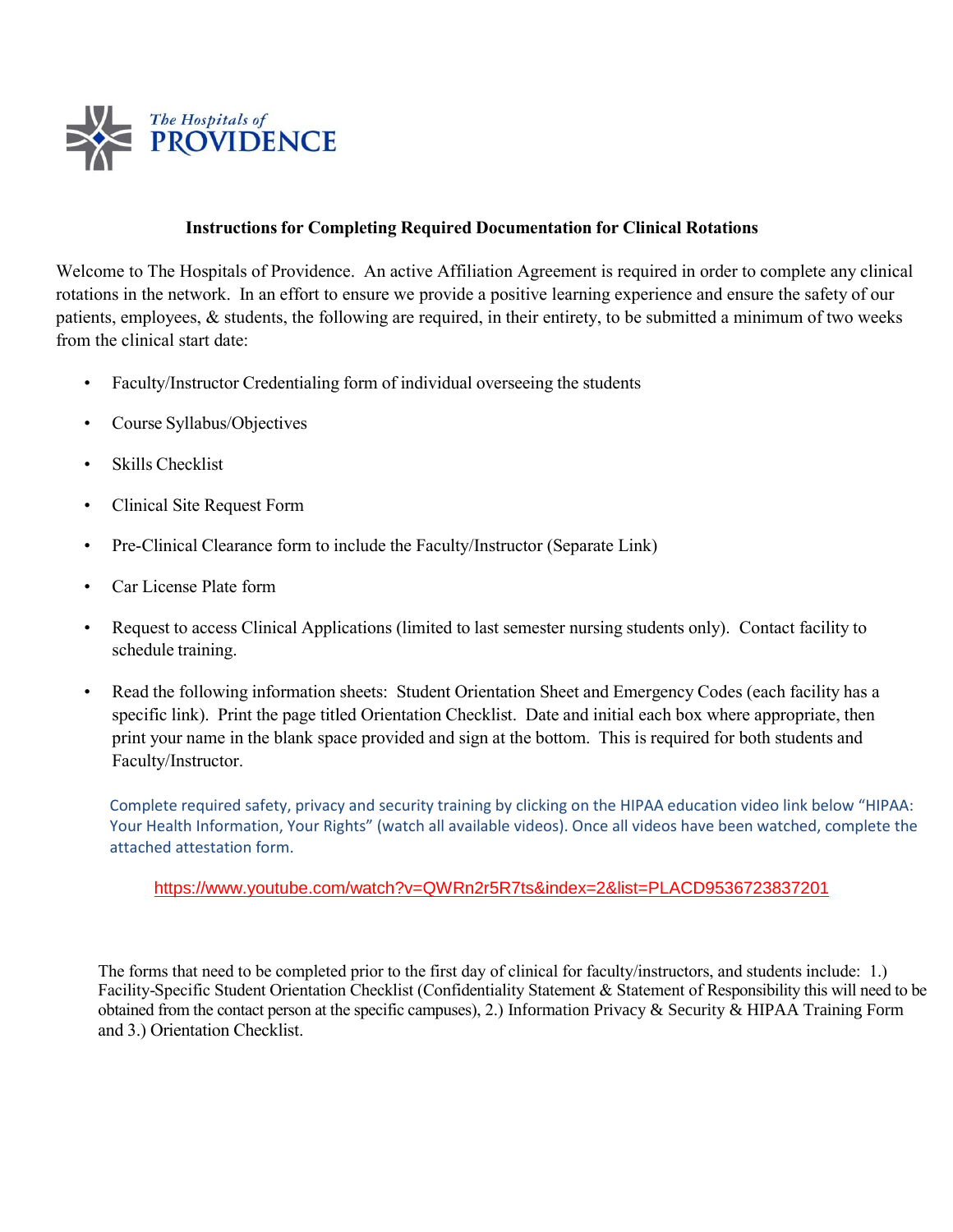# **Information Privacy & Security & HIPAA Training**



**As a Covered Person under the Tenet Healthcare Corporation Quality, Compliance and Ethics Program Charter, I certify that I viewed and agree to abide by the requirements of the "Information Privacy & Security & HIPAA Training".**

**Name (please print):** 

**Date of Session: \_\_\_\_\_\_\_\_\_\_\_\_\_\_\_\_\_\_\_\_\_\_\_\_\_\_\_\_\_\_\_\_\_\_\_\_\_\_\_\_\_\_\_\_\_\_\_\_\_\_** 

**Signature: \_\_\_\_\_\_\_\_\_\_\_\_\_\_\_\_\_\_\_\_\_\_\_\_\_\_\_\_\_\_\_\_\_\_\_\_\_\_\_\_\_\_\_\_\_\_\_\_\_\_\_\_**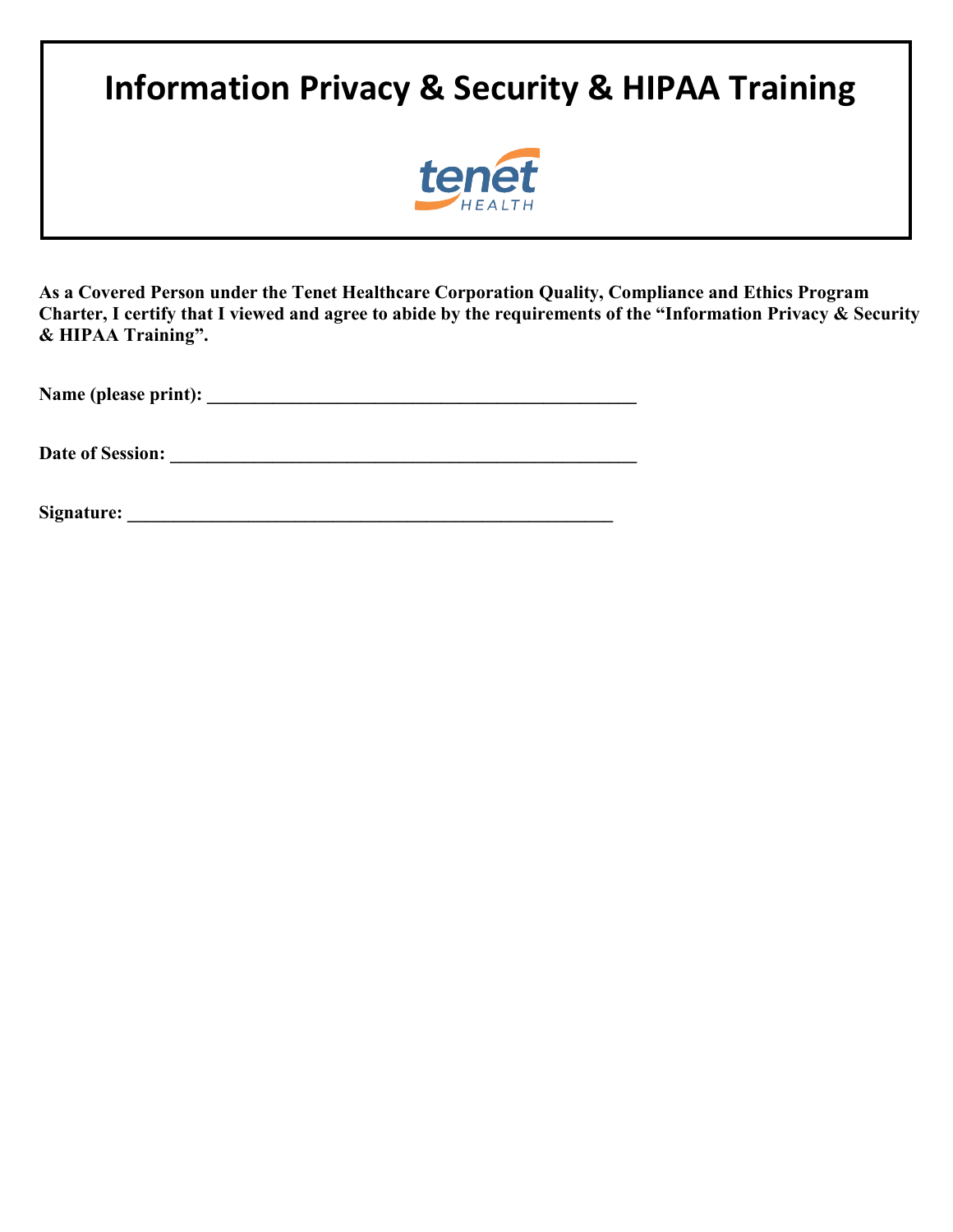### **FACULTY/INSTRUCTOR CREDENTIALINGFORM**

 *This form is to be completed and submitted with the Pre-Clinical Clearance Form in compliance with The JC requirements every semester. Directions: Please print or type the requested information into the spaces provided.* 

| Faculty/Instructor's Name:                                                                                                                |                 |                    | Home:           | Cell: |  |
|-------------------------------------------------------------------------------------------------------------------------------------------|-----------------|--------------------|-----------------|-------|--|
| Email address:                                                                                                                            |                 |                    | Office:         |       |  |
| ID Number:                                                                                                                                |                 |                    |                 |       |  |
| Emergency Contact:                                                                                                                        |                 |                    | Contact Number: |       |  |
| Credentials:                                                                                                                              |                 |                    |                 |       |  |
| License #/State/Expiration Date:                                                                                                          | Primary Source: | <b>CPR</b> Status: |                 |       |  |
|                                                                                                                                           | Verified:       |                    | Verified:       |       |  |
| Organization/School:                                                                                                                      |                 |                    |                 |       |  |
| Title/Position:                                                                                                                           |                 |                    |                 |       |  |
| Date of Employment:                                                                                                                       |                 |                    |                 |       |  |
| Briefly describe the qualifications/experience(s) that qualify this person as being competent to serve as a clinical rotation instructor: |                 |                    |                 |       |  |
| (Attach Copy of the Pre-Clinical Clearance Form)                                                                                          |                 |                    |                 |       |  |
| I hereby verify that the above information is current and accurate:                                                                       |                 |                    |                 |       |  |
| Faculty/Instructor Signature:                                                                                                             | Date:           |                    |                 |       |  |
| Immediate Supervisor's Signature:                                                                                                         | Date:           |                    |                 |       |  |
| License & CPR status verified by:                                                                                                         | Date:           |                    | Initials:       |       |  |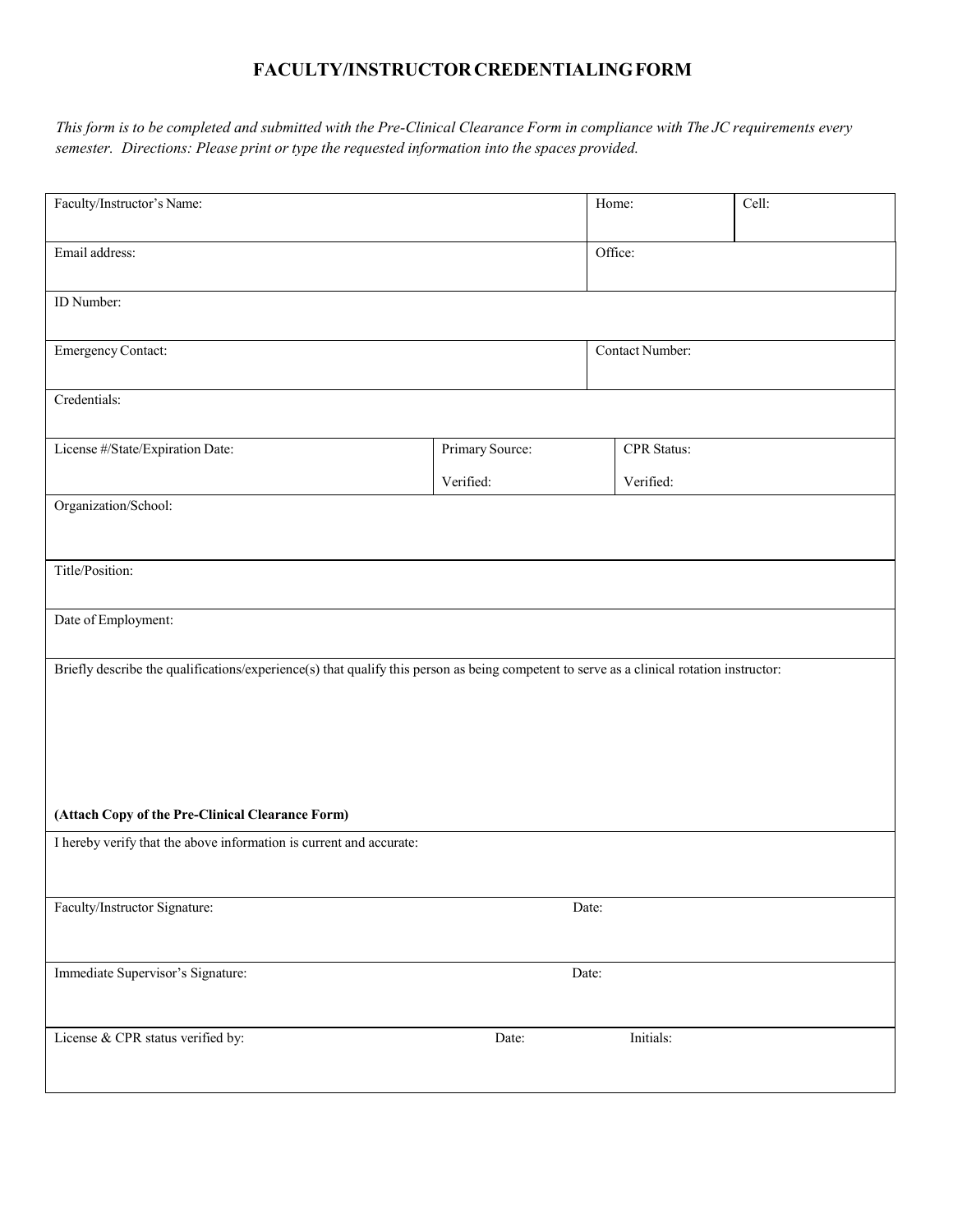

# **Clinical Site Request Form**

| <b>Name of Requester:</b>                                                                           |
|-----------------------------------------------------------------------------------------------------|
| <b>Instructor(s) Name &amp;</b>                                                                     |
| <b>Contact Number:</b>                                                                              |
| <u> 1989 - Johann Stoff, amerikansk politiker (d. 1989)</u><br><b>Name &amp; Address of School:</b> |
| <b>Course Number/Title:</b>                                                                         |
| <b>Description of Student(s):</b>                                                                   |
| <b>Number of Student(s):</b>                                                                        |
| Department/Unit(s) desired<br>for clinical experience:                                              |
| <b>Dates of clinical rotation:</b><br>Days of the week:                                             |
| Time students will be on<br>the unit:                                                               |
| Affiliation Agreement is current? $\Box$ Yes $\Box$ No<br>Action being taken to:                    |
|                                                                                                     |
|                                                                                                     |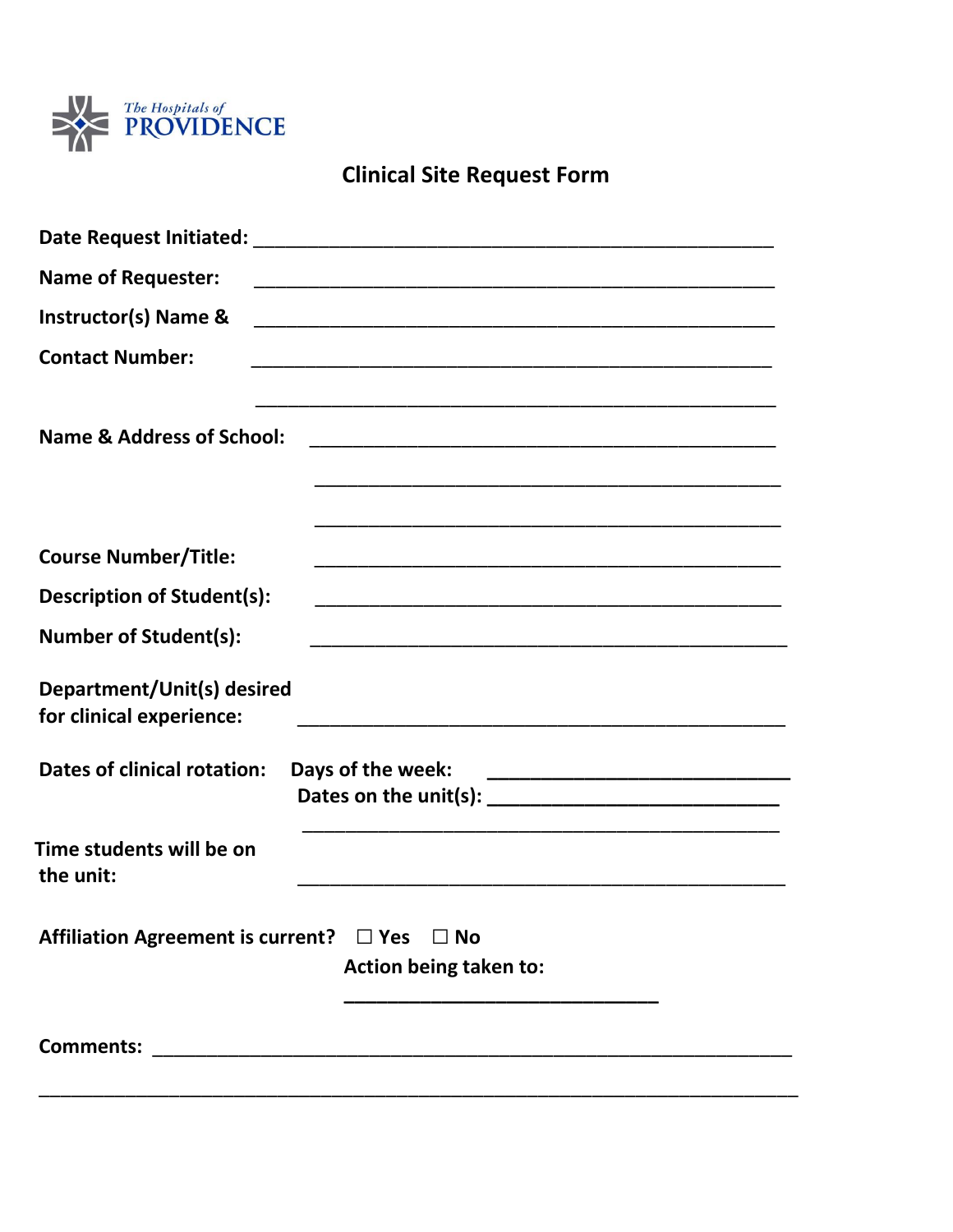

## **Student Clinical Rotation Car License Plate Log**

| <b>Clinical Dates:</b> The Contract of the Contract of the Contract of the Contract of the Contract of the Contract of the Contract of the Contract of the Contract of the Contract of the Contract of the Contract of the Contract |
|-------------------------------------------------------------------------------------------------------------------------------------------------------------------------------------------------------------------------------------|
| <b>Clinical Shift:</b> The contract of the contract of the contract of the contract of the contract of the contract of the contract of the contract of the contract of the contract of the contract of the contract of the contract |

| Name (Print)     | Car<br><b>Model</b> | Car<br>Make | Year | Color | <b>License Plate Number</b> |
|------------------|---------------------|-------------|------|-------|-----------------------------|
| 1.               |                     |             |      |       |                             |
| $\overline{2}$ . |                     |             |      |       |                             |
| 3.               |                     |             |      |       |                             |
| 4.               |                     |             |      |       |                             |
| $\overline{5}$ . |                     |             |      |       |                             |
| $\overline{6}$ . |                     |             |      |       |                             |
| $\overline{7}$ . |                     |             |      |       |                             |
| 8.               |                     |             |      |       |                             |
| 9.               |                     |             |      |       |                             |
| $10.$            |                     |             |      |       |                             |
| 11.              |                     |             |      |       |                             |
| 12.              |                     |             |      |       |                             |
| 13.              |                     |             |      |       |                             |
| 14.              |                     |             |      |       |                             |
| 15.              |                     |             |      |       |                             |
| 16.              |                     |             |      |       |                             |
| $17.$            |                     |             |      |       |                             |
| 18.              |                     |             |      |       |                             |
| 19.              |                     |             |      |       |                             |
| 20.              |                     |             |      |       |                             |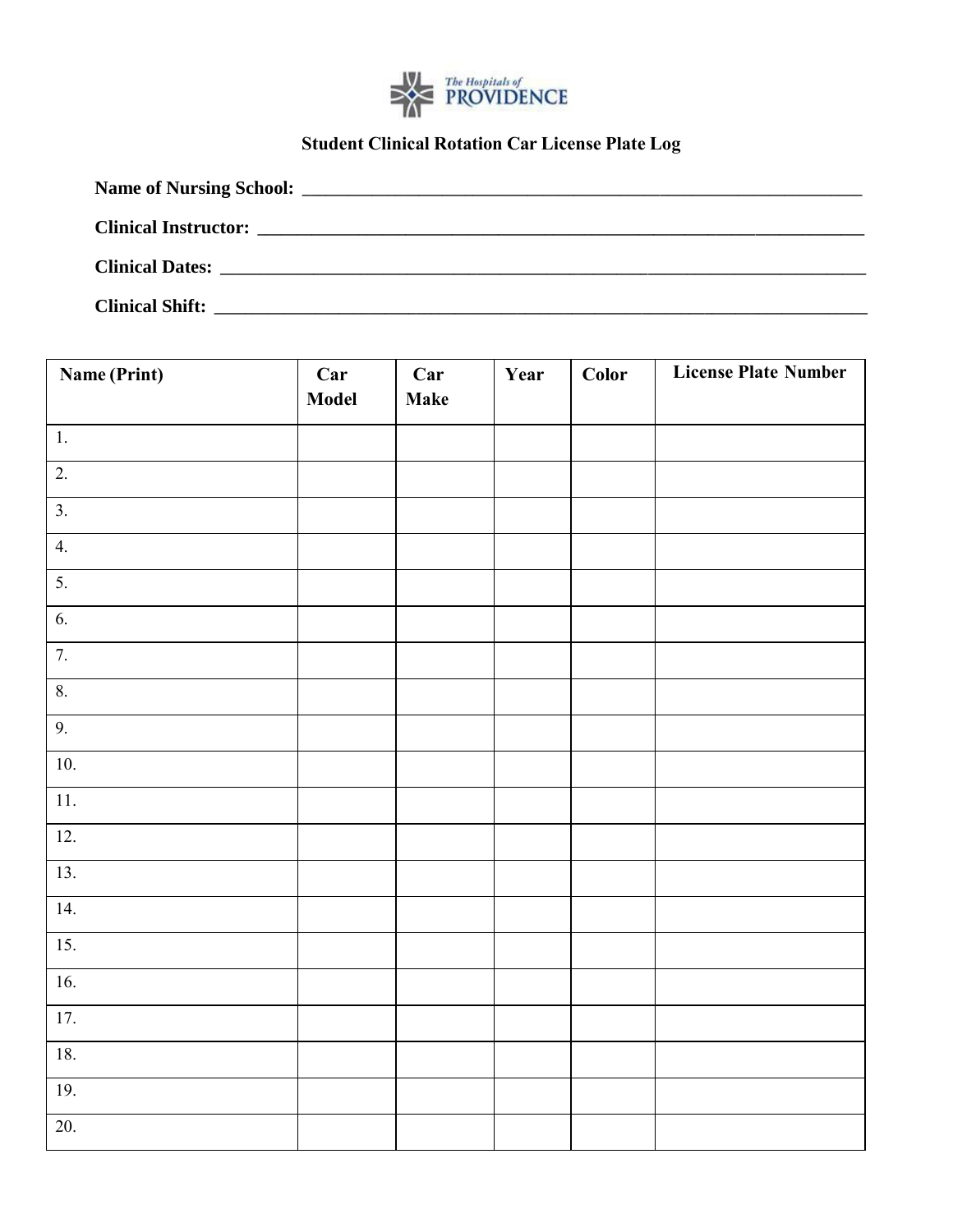### **The Hospitals of Providence Required Data for Student Access to Electronic Documentation**

| <b>Name</b> | <b>Birth</b><br><b>Month/Day</b> | <b>Student</b><br>$\mathbf{ID}$ | Email<br><b>Address</b> | Phone<br><b>Number</b> |
|-------------|----------------------------------|---------------------------------|-------------------------|------------------------|
|             |                                  |                                 |                         |                        |
|             |                                  |                                 |                         |                        |
|             |                                  |                                 |                         |                        |
|             |                                  |                                 |                         |                        |
|             |                                  |                                 |                         |                        |
|             |                                  |                                 |                         |                        |
|             |                                  |                                 |                         |                        |
|             |                                  |                                 |                         |                        |
|             |                                  |                                 |                         |                        |
|             |                                  |                                 |                         |                        |
|             |                                  |                                 |                         |                        |
|             |                                  |                                 |                         |                        |
|             |                                  |                                 |                         |                        |
|             |                                  |                                 |                         |                        |
|             |                                  |                                 |                         |                        |
|             |                                  |                                 |                         |                        |